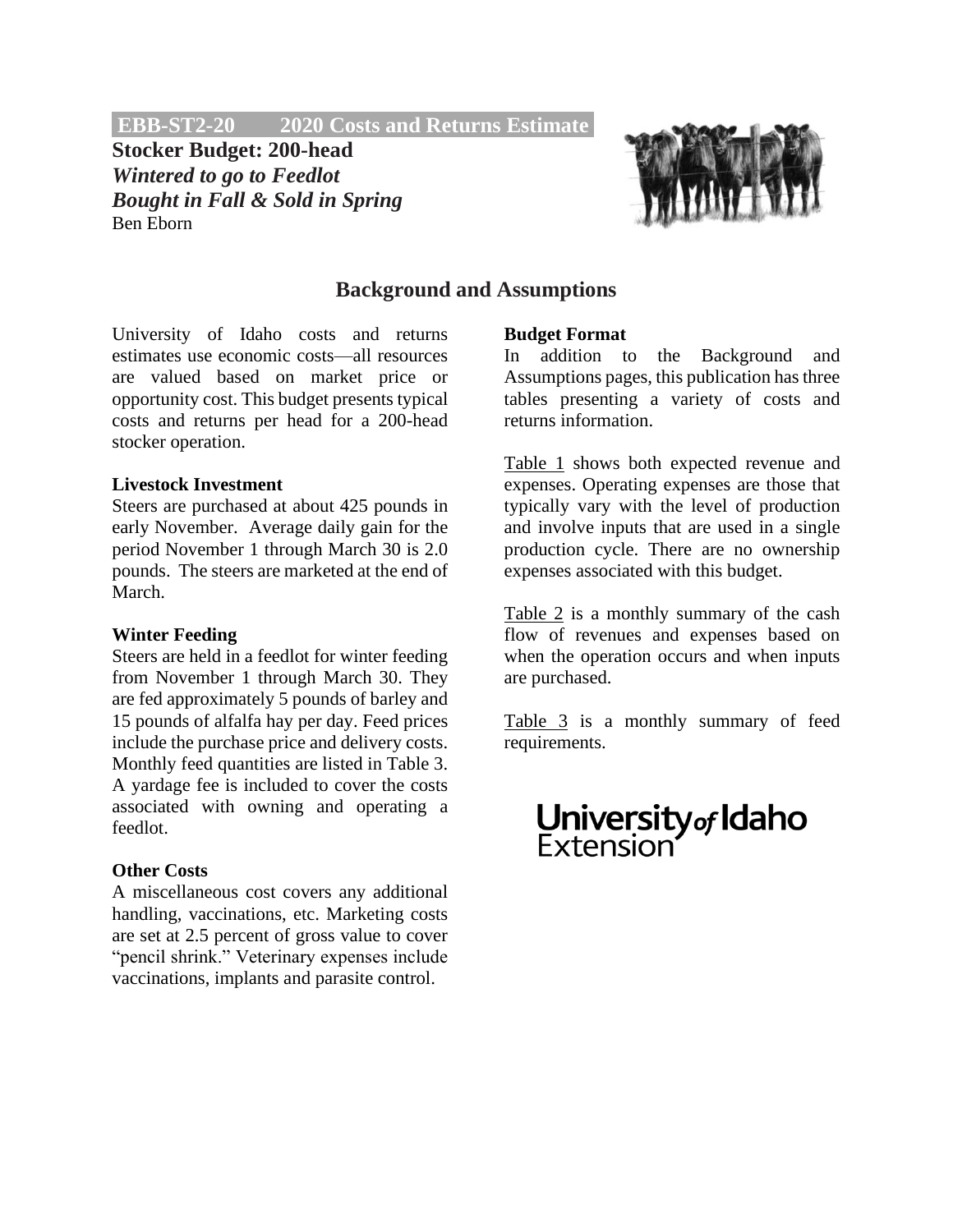#### **Table 1: Stocker Budget, 200 Head - 2020**

**Wintered to Go to Feedlot, Bought in Fall & Sold in Spring**

**No. of Head: 200**

|                                          | Weight    |            | <b>Total Number</b><br>of Head | Price or  | <b>Total</b> | Value or  |                   |
|------------------------------------------|-----------|------------|--------------------------------|-----------|--------------|-----------|-------------------|
|                                          |           |            |                                |           |              |           |                   |
|                                          | Each      | Unit       | or Units                       | Cost/Unit | Value        | Cost/Head | <b>Your Value</b> |
| <b>GROSS RETURNS</b>                     |           |            |                                |           |              |           |                   |
| <b>Steers</b>                            | 725       | lbs        | 198                            | 1.55      | 222,503      | 1,112.51  |                   |
|                                          |           |            |                                |           |              |           |                   |
| <b>TOTAL GROSS RETURNS</b>               | \$222,503 | \$1,112.51 |                                |           |              |           |                   |
|                                          |           |            |                                |           |              |           |                   |
| <b>OPERATING COSTS</b>                   |           |            |                                |           |              |           |                   |
| <b>Purchased Steers</b>                  | 425       | <b>lbs</b> | 200                            | 1.70      | 144,500      | 722.50    |                   |
| Alfalfa Hay                              |           | ton        | 176                            | 150.00    | 26,400       | 132.00    |                   |
| <b>Feed Barley</b>                       |           | cwt        | 1,890                          | 13.00     | 24,570       | 122.85    |                   |
| Yardage                                  |           | day        | 30,000                         | 0.35      | 10,500       | 52.50     |                   |
| Veterinary                               |           | head       | 200                            | 5.94      | 1,188        | 5.94      |                   |
| <b>Hired Labor</b>                       |           | hour       | 20                             | 17.50     | 350          | 1.75      |                   |
| Marketing                                |           | head       | 198                            | 27.81     | 5,507        | 27.53     |                   |
| <b>Miscellaneous</b>                     |           | head       | 200                            | 10.00     | 2,000        | 10.00     |                   |
| Interest on Operating Capital            |           | \$         | 107,507                        | 7.00%     | 7,526        | 37.63     |                   |
| <b>TOTAL OPERATING COSTS</b>             | \$222,540 | \$1,112.70 |                                |           |              |           |                   |
|                                          |           |            |                                |           |              |           |                   |
| <b>NET RETURNS ABOVE OPERATING COSTS</b> |           |            |                                |           | (\$37)       | $-$0.19$  |                   |